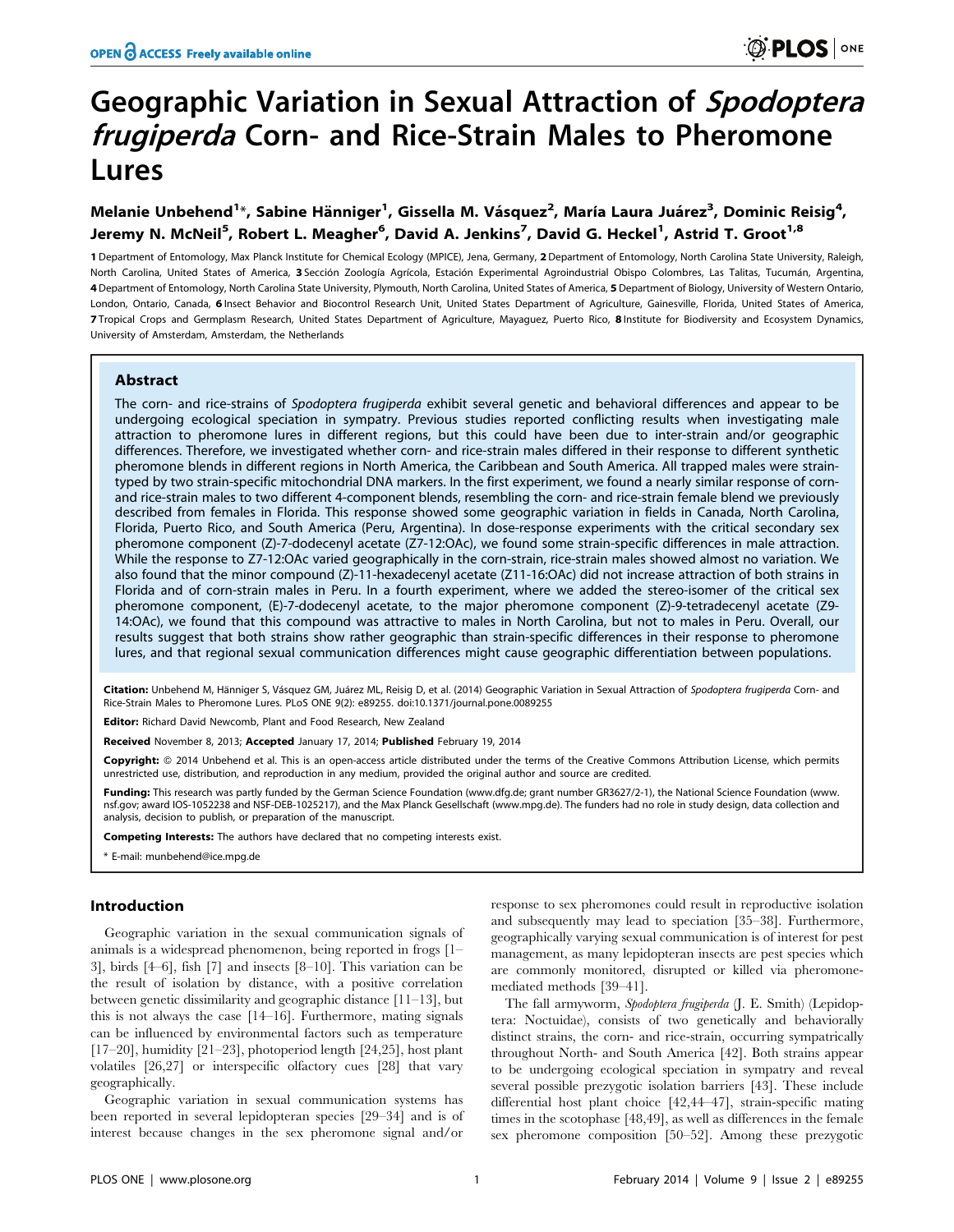mating barriers, the strain-specific timing of reproduction seems to be the most important one that differentiates both strains, as host plant preference is not as clear cut as previously thought [43,46,53,54], and no strain-specific mating based on sex pheromone differences could be shown so far [48,52,55]. Additionally, a postzygotic mating barrier, i.e. reduced fertility of RC (rice-strain  $\varphi$  x corn-strain  $\varphi$ ) hybrid females, contributes to the divergence of the two strains and separates them in nature [43]. Besides being an excellent model to study the evolution of reproductive isolation [43], S. frugiperda is a serious pest species that feeds on a large variety of agricultural crops [56], and can cause annual damages of up to  $\sim$ 300 million dollars in the United States [57].

The sex pheromone of S. frugiperda was identified by Tumlinson et al. [58] to consists of (Z)-9-tetradecenyl acetate (Z9-14:OAc) as the major sex pheromone component, and (Z)-7-dodecenyl acetate (Z7-12:OAc) as critical secondary sex pheromone component. A number of other minor compounds like (Z)-11-hexadecenyl acetate (Z11-16:OAc) and (Z)-9-dodecenyl acetate (Z9-12:OAc) have also been identified from the gland [50,51,58], but with unclear behavioral function so far [52]. Analysis of sex pheromone gland extracts from females collected in Florida showed that cornstrain females contained significantly lower relative amounts of Z7- 12:OAc and Z9-12:OAc than rice-strain females [50,52]. However, different male trapping experiments conducted in Louisiana and Florida showed no consistent attraction of males to females of their own strain [48,52,55], which suggests that differences in the female pheromone are not sufficient to cause assortative mating in the field.

There is evidence that there are geographic differences in this species in the female sex pheromone blend [50,51,58,59], as well as in the male response [52,58–63]. For example, while females from Brazil [59] produce (E)-7-dodecenyl acetate (E7-12:OAc), those from Florida, Louisiana or French Guyana do not [50,51,64]. In addition, studies on females originating from Florida and Louisiana provide evidence of geographic variation in the production of sex pheromone by females of both strains [50–52]. Numerous studies have shown that the number of males caught varies with the pheromone blend used. For example, while the minor compound Z11-16:OAc did not affect male attraction in Florida and Brazil [52,58,59], it did marginally increase capture rates in Costa Rica [61], and addition of Z11-16:OAc and Z9- 12:OAc to binary blends (of Z9-14:OAc and Z7-12:OAc) almost doubled the attraction of males in Pennsylvania [62]. However, most of these studies did not determine the strain identity of the males captured. Consequently, the variation in male attraction observed in these studies could either be due to strain-specific and/ or due to geographic differences.

To disentangle strain-specific variation from geographic variation in male response, we investigated the response of corn- and rice-strain males to different synthetic pheromone blends in six different countries in North America, the Caribbean and South America. We tested (A) two synthetic 4-component blends (Blend 1 and 2) in different fields in Canada, North Carolina, Florida, Puerto Rico, Peru and Argentina; (B) different doses of Z7-12:OAc in Florida, Puerto Rico and Peru; (C) different doses of Z11- 16:OAc in Florida and Peru; and (D) different doses of E7-12:OAc and Z7-12:OAc in Peru and North Carolina. We found that cornand rice-strain males showed some variation in their response to different synthetic pheromone blends in different geographic regions. Overall, our results suggest that there is less strain-specific than geographic variation in male response and that regional sexual communication differences might cause geographic differentiation between populations.

## Materials and Methods

#### Ethics Statement

The examined species is neither endangered nor protected. Trapping experiments in Canada, North Carolina and Peru were conducted at experimental research stations of the University of Western Ontario, the North Carolina State University, and the Universidad Nacional Agraria La Molina, with permission of the local university members/experimenters (Table 1). Trapping experiments in Florida were conducted at a) the Everglades Research and Education Center of the University of Florida in Belle Glade with permission of Gregg S. Nuessly, b) a private field in Hague with permission obtained by RLM, and c) private fields at the Graham Farm in Moore Haven with permission of the farm manager Tommy Toms (Table 1). Field experiments in Puerto Rico were conducted at field sites of the seed companies Monsanto and 3rd Millenium Genetics with permission of the company employees Wilson Rivera González and Jose Santiago, respectively. In Argentina, experiments were conducted in a private field with permission obtained by MLJ (Table 1).

#### Male Trapping Experiments

To test whether a certain synthetic pheromone blend is equally attractive for corn- and rice-strain males in different geographic regions, four different trapping experiments were conducted in six different regions in North America, the Caribbean and South America (Table 1). For experiment (A), we prepared two synthetic 4-component blends (Blend 1 and 2) based on strain-specific pheromone differences found in laboratory females from Florida by Groot et al. [50]. Both blends consisted of 100% Z9-14:OAc, but with different percentages of Z11-16:OAc, Z7-12:OAc and Z9-12:OAc (Table 2), as described by Unbehend et al. [52]. Both blends were tested in Canada, the United States (North Carolina and Florida), Puerto Rico, Peru and Argentina (Table 1).

To evaluate the relative importance of Z7-12:OAc for male attraction in Florida, Puerto Rico and Peru (experiment B), different percentages of Z7-12:OAc  $(0\%, 2\%, 4\%, 10\%)$  were added to the major sex pheromone component Z9-14:OAc alone (Table 2). The percentages used were chosen to examine whether Z7-12:OAc is necessary for male attraction in all regions and fields (0%, lures baited only with Z9-14:OAc), to test whether males can distinguish between 2% and 4% Z7-12:OAc, which is the difference that we found between corn- and rice-strain females [50], and to investigate a possible repellent effect of high dosages of Z7-12:OAc (10%).

To assess whether Z11-16:OAc would affect male attraction, we conducted experiment (C), in which different amounts of Z11- 16:OAc (0%, 8%, 13%, 18%) were added to a ''minimal blend'', consisting of 100% Z9-14:OAc and 2% Z7-12:OAc (Table 2). The "minimal blend"  $(0\% \text{ Z11-16:OAc})$  was used as control, while  $8\%$ and 13% Z11-16:OAc reflect the percentages found in rice- and corn-strain females from Florida, respectively [50]. To test possible repellent effects, 18% was used as the highest concentration. Experiment C was conducted in Florida and Peru.

To test the importance of the isomers Z7-12:OAc and E7- 12:OAc in North and South America (experiment D), we added different doses of E7-12:OAc and Z7-12:OAc (0%, 1%, 2%) to 100% Z9-14:OAc (Table 2). The ''minimal blend'' (2% Z7- 12:OAc +100% Z9-14:OAc) was used as control, and as an equivalent we prepared an E-blend with 2% E7-12:OAc and 100% Z9-14:OAc. To investigate a possible interaction effect of both isomers together, 1% as well as 2% of E- and Z7-12:OAc were added to 100% Z9-14:OAc. The fourth experiment (Exp. D) was carried out in North Carolina and Peru.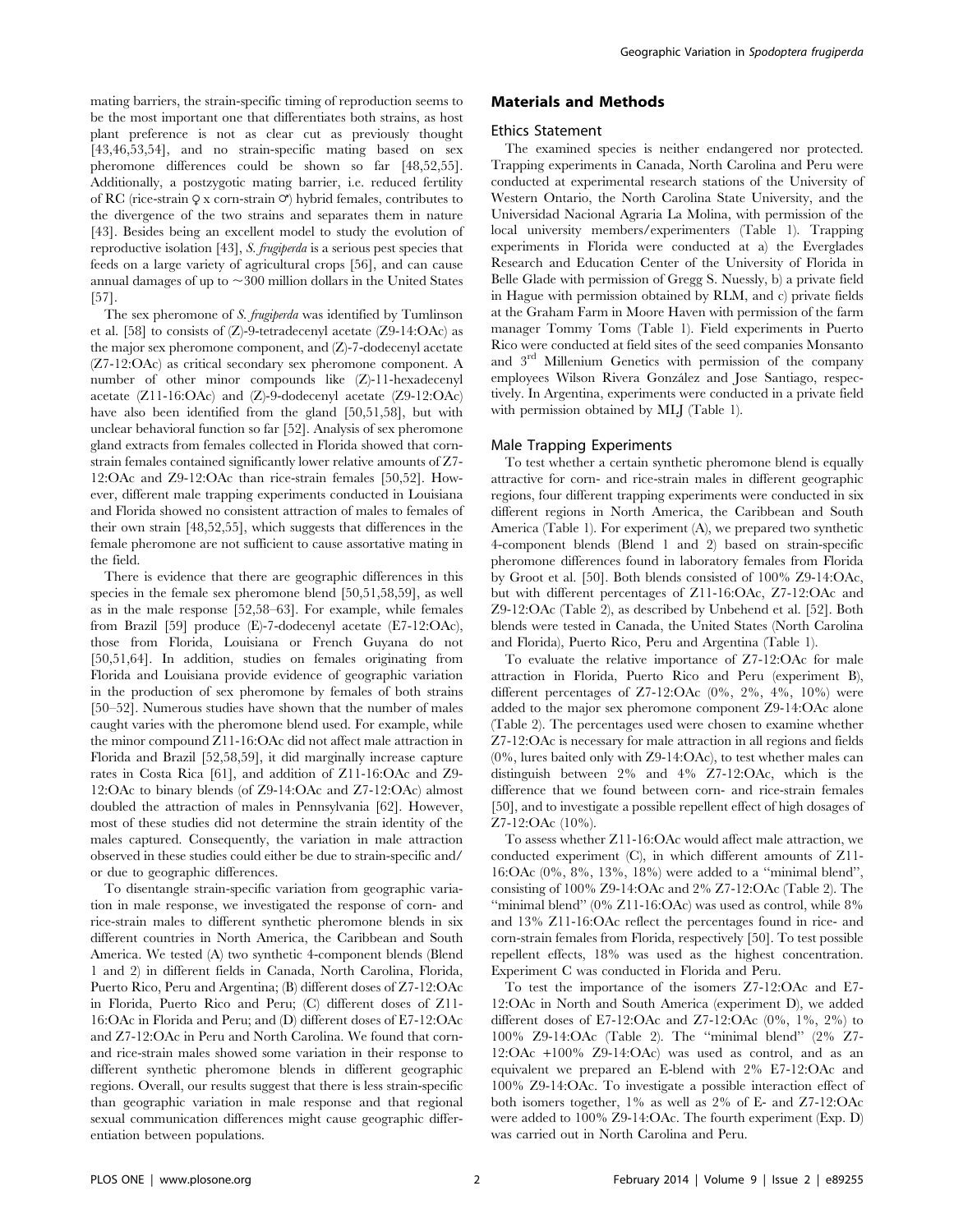Table 1. Spodoptera frugiperda male trapping experiments conducted in North America, the Caribbean and South America.

| l COUNTRY            |                    | <b>LOCATION &amp; COORDINATES</b>                    | <b>FIELD</b>           | EXPERIMENT <sup>1</sup> | <b>EXPERIMENTER</b> | <b>DATE</b>         |
|----------------------|--------------------|------------------------------------------------------|------------------------|-------------------------|---------------------|---------------------|
| l Canada             | Ontario            | $+43^{\circ}$ 4' 26.08'', -81 $^{\circ}$ 20' 21.81'' | Corn                   | A                       | <b>JMN</b>          | Sep. 2011           |
| l North Carolina     | Plymouth           | $+35^{\circ}50'$ 46.19'', $-76^{\circ}$ 39' 46.24''  | Soybean (Replicate 1)  | A, D                    | DR                  | Sep. 2011           |
|                      |                    | $+35^{\circ}51'$ 01.93'', $-76^{\circ}$ 39' 11.28''  | Cotton; Grass (Rep. 2) |                         |                     |                     |
|                      |                    | $+35^{\circ}51'$ 48.80'', $-76^{\circ}$ 39' 33.61''  | Soybean; Corn (Rep. 3) |                         |                     |                     |
| Florida <sup>2</sup> | <b>Belle Glade</b> | $+26^{\circ}$ 40' 7.20'', $-80^{\circ}$ 37' 57.63''  | Corn A                 | A, B                    | MU, SH              | April-May 2010      |
|                      | Haque              | $+29^{\circ}$ 47' 7.40'', $-82^{\circ}$ 25' 3.66''   | Corn B                 | C                       | <b>RLM</b>          | Sept. 2011          |
|                      | Moore Haven        | $+26^{\circ}$ 53' 3.04'', $-81^{\circ}$ 7' 21.17''   | Grass                  | A, B, C                 | MU, SH              | April-May 2010      |
| l Puerto Rico        | Santa Isabel       | +17° 59' 0.93'', -66° 23' 29.88''                    | Corn A                 | A                       | MU, SH,             | April 2010          |
|                      |                    | $+17^{\circ}57'$ 30.65'', $-66^{\circ}$ 23' 32.43''  | Corn B                 | A, B                    | ATG, DAJ            | April 2010          |
| Peru                 | Lima               | $-12^{\circ}$ 4' 51.56'', $-76^{\circ}$ 57' 9.14''   | Corn                   | A, B, C, D              | <b>GMV</b>          | May-July 2011       |
| Argentina            | El Molino          | $-27^{\circ}$ 20' 11.1'', $-65^{\circ}$ 41' 25.8''   | Corn                   | A                       | <b>MLJ</b>          | Dec. 2010-Jan. 2011 |

<sup>1</sup>Experiments: A) Test of two 4-component blends (Blend 1 and Blend 2), B) Z7-12:OAc dose-response, C) Z11-16:OAc dose-response, D) Importance of E7-12:OAc.<br><sup>2</sup>Data adanted from [52] <sup>2</sup>Data adapted from [52].

doi:10.1371/journal.pone.0089255.t001

We were not able to conduct all four experiments in all countries, due to technical limitations (i.e. limited time availability of collaborators, limited access to infested field sites and variability of moth population densities). All data from trapping experiments in Florida were published previously [52] and were included in this study for comparison. In all experiments, the synthetic pheromone lures were placed in plastic green-yellow-white Unitraps (Pherobank, Wageningen, the Netherlands), which contained a Vaportape II insecticide strip (Hercon Environmental, Emigsville, PA, USA) to kill the males captured. At each site, traps were hung just above the crop canopy (1–2 m above the ground depending on crop phenology), spaced 15 m apart and at least 15 m from the edge of the field using a complete randomized block design. There were three replicates per treatment per field  $(n=3)$ , except for experiments conducted in North Carolina, where each replicate was conducted in a different field (Table 1). Traps were rotated and emptied three or four times, depending on the number of treatments (Exp. A:  $n = 3$ ; Exp. B-D:  $n = 4$ ), and traps were rotated every 1–6 days, depending on the population density in the field. The males captured were stored at  $-20^{\circ}$ C until strain-identification in the laboratory (see below).

## Preparation of Pheromone Lures

All pheromone compounds used to prepare lures were bought from Pherobank (Wageningen, the Netherlands), and had a purity of  $\geq$ 99%. Red rubber septa (Thomas Scientific, Swedesboro, NJ, USA) were soaked in hexane for 24 hours and air dried before they were loaded with  $100 \mu l$  hexane containing  $300 \mu g$  of the major pheromone component, Z9-14:OAc, plus different amounts (relative to 300  $\mu$ g Z9-14:OAc) of the minor compounds Z11-

Table 2. Composition of pheromone lures used to attract Spodoptera frugiperda males in the field.

| <b>Experiment and Lures<sup>1</sup></b> |                                                            | Z9-14:OAc   | Z11-16:OAc        | Z7-12:OAc                | E7-12:OAc                       | Z9-12:OAc |                                |
|-----------------------------------------|------------------------------------------------------------|-------------|-------------------|--------------------------|---------------------------------|-----------|--------------------------------|
| A                                       | Blend 1 (corn-strain blend) <sup>2</sup>                   |             | 100%              | 13%                      | 2%                              |           | 1%                             |
|                                         | Blend 2 (rice-strain blend) <sup>2</sup><br>Blank (Hexane) |             | 100%              | 8%                       | 4%                              | -         | 2%                             |
|                                         |                                                            |             | $\qquad \qquad -$ | -                        | $\hspace{0.1mm}-\hspace{0.1mm}$ |           | $\qquad \qquad -$              |
| lв                                      | 0%                                                         | Z7-12:OAc   | 100%              | $\overline{\phantom{0}}$ | -                               | -         | $\overline{\phantom{0}}$       |
|                                         | 2%                                                         |             | 100%              |                          | 2%                              |           | -                              |
|                                         | 4%                                                         |             | 100%              |                          | 4%                              |           | -                              |
|                                         | 10%                                                        |             | 100%              |                          | 10%                             |           | $\qquad \qquad \longleftarrow$ |
| lc                                      | 0%                                                         | Z11-16:OAc  | 100%              | -                        | 2%                              | -         | $\overline{\phantom{0}}$       |
|                                         | 8%                                                         |             | 100%              | 8%                       | 2%                              |           | $\qquad \qquad \longleftarrow$ |
|                                         | 13%                                                        |             | 100%              | 13%                      | 2%                              | -         | $\overline{\phantom{0}}$       |
|                                         | 18%                                                        |             | 100%              | 18%                      | 2%                              |           |                                |
| ١D                                      | 2%                                                         | Z7-12:OAc   | 100%              | -                        | 2%                              | -         | -                              |
|                                         | 2%                                                         | E7-12:OAc   | 100%              | -                        | -                               | 2%        | $\qquad \qquad -$              |
|                                         | $1 + 1\%$                                                  | Z/E7-12:OAc | 100%              | -                        | 1%                              | 1%        | $\overline{\phantom{a}}$       |
|                                         | $2 + 2%$                                                   | Z/E7-12:OAc | 100%              |                          | 2%                              | 2%        | -                              |

<sup>1</sup>Compound concentrations were as follows: 100% = 300 µg, 18% = 54 µg, 13% = 39 µg, 10% = 30 µg, 8% = 24 µg, 4% = 12 µg, 2% = 6 µg, 1% = 3 µg.<br><sup>2</sup>Blond 1 and Blond 2 were based on the pheremone gland composition of Eleri <sup>2</sup>Blend 1 and Blend 2 were based on the pheromone gland composition of Florida corn- and rice-strain females, respectively [52]. doi:10.1371/journal.pone.0089255.t002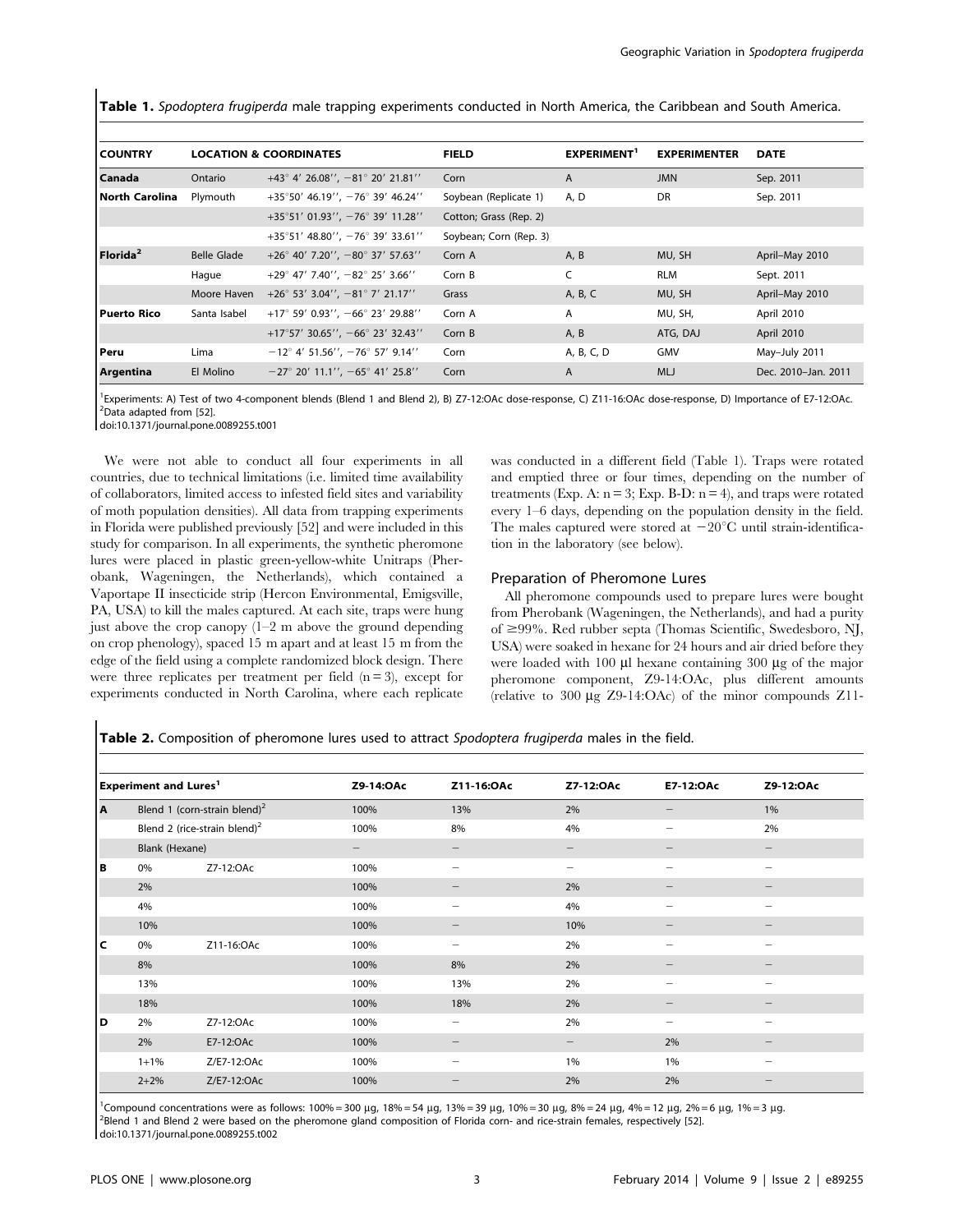16:OAc, Z7-12:OAc, Z9-12:OAc, and E7-12:OAc (Table 2). To avoid variable loading of our multi-component lures, all components of one specific lure were mixed together in hexane, formulated into one blend, and checked on the gas chromatograph before they were loaded onto a septum. All lures within one experiment were prepared using one master solution to avoid variation between replicates. The loaded relative amounts of each minor pheromone component reflected the relative amounts present in the female pheromone gland [50]. To avoid variation in attraction due to differential amounts of the major component, the amount of Z9-14:OAc was set to 100% in all blends (Table 2), similar to studies conducted by Batista-Pereira et al. [59], and Groot et al. [65,66]. Therefore, the sum of all components in our multi-component blends was always larger than 100%, and the total amount of pheromone per lure ranged from  $300 \mu g$  up to 360  $\mu$ g (Table 2). All prepared lures were stored in glass vials at  $\sim$  $20^{\circ}$ C until used 1–3 months later in the field. Each lure was only used once within one experiment (for  $\sim$  1–3 weeks), and we did not observe a consistent decrease in lure-effectiveness at the end of an experiment (Figure S1). However, we cannot completely exclude a decrease in emission rates over time.

#### Chemical Analysis

The purity and composition of the prepared pheromone solutions were verified by gas chromatography (GC) analysis, using a HP7890 gas chromatograph with a 7683 automatic injector. A 2 µl aliquot of each pheromone solution used for the preparation of the pheromone lures (Table 2) was injected into a splitless inlet attached to a polar capillary column (DB-WAXetr;  $30 \text{ m} \times 0.25 \text{ mm} \times 0.5 \text{ \mu m}$  and a flame-ionization detector (FID). The GC program ran from  $60^{\circ}$ C, with a 2 min hold, to  $180^{\circ}$ C at  $30^{\circ}$ C/min,  $230^{\circ}$ C at  $5^{\circ}$ C/min and to  $245^{\circ}$ C at  $20^{\circ}$ C/min, followed by a 15 min hold at  $245^{\circ}$ C to clean the column for the next sample. The FID detector was held at  $250^{\circ}$ C.

#### Strain Identification

The strain identity of all trapped males was determined via two strain-specific markers, i.e. MspI- and SacI-digest of the mitochondrial COI gene, which are known to be diagnostic for strain-identification of the two fall armyworm strains in North and South America [46,53,67]. DNA of all males captured was extracted as described by Unbehend et al. [52] using CTAB (Cetyltrimethylammonium bromide) and isopropanol for DNA precipitation. The extracted DNA was tested at MPICE for strainspecific polymorphisms at the mitochondrial COI gene by amplification and strain-specific digestion [46,52]. The amplified part of the COI gene was digested with MspI as well as SacI and analyzed electrophoretically on a 1% agarose gel [52]. MspI digestion detected corn-strain individuals, whereas SacI digestion proved rice-strain identity [46].

#### Statistical Analysis

Data of each field site of one experiment (Exp.  $A - D$ ) were analyzed separately, using a generalized linear model (GLM) with a Poisson distribution, or a quasi-Poisson distribution if the residual deviance of the data was larger than the residual degrees of freedom (over-dispersion), using the R software 2.11.1 [68]. To assess whether there was any effect of geographic location, field crop, and/or any strain-specific effect that influenced male attraction, data of experiment A and B were additionally analyzed with a multivariate analysis of variance (MANOVA) and a Wilks Lambda test. Untransformed data were used for all GLM analyses, while data were square root transformed for the MANOVA. Treatments that did not catch any moths within any rotation in any of the three biological replicates per field were excluded from the statistical analysis (e.g. blanks in Experiment A). Whenever a certain blend attracted one or more males in at least one trap within one biological replicate, possible zero catches of the other biological replicates were included in the analysis. In all graphs, we averaged the number of males of all rotations of one treatment, calculated one percentage value for each of the 3 biological replicates, and plotted the mean percentage of males per trap (i.e. the average of the 3 biological replicates). In the statistical analysis, only raw data (no means or percentages) were used.

## Results

Overall, the field tests showed that S. frugiperda males of both strains exhibited some geographic variation in their attraction to two different synthetic 4-component-blends (Blend 1 and Blend 2) in North America, the Caribbean and South America (Figure 1). We found a significant effect of geographic region, field crop, as well as an interaction effect between geographic region x strain  $(P<0.001$ , Table 3). Corn-strain males showed a significantly higher attraction to Blend 1 than to Blend 2 in corn fields in Florida, Puerto Rico (field A), Peru and Argentina, but did not show a preference for any of the two blends in corn fields in Canada and Puerto Rico (field B), the mixed habitats in North Carolina or a grass field in Florida (Figure 1). Rice-strain males were equally attracted to Blend 1 and Blend 2 in all cases, with only one exception in a corn field in Florida, where Blend 1 was more attractive than Blend 2. Both strains only differentiated between the two blends when the experiment was conducted in a corn field, where males of both strains were more attracted to Blend 1 than to Blend 2 (Figure 1). Control traps baited with hexane were usually empty in all fields (data not shown), but did trap some males in Argentina ( $n = 2$ ) and in Puerto Rico ( $n = 19$  in field A,  $n = 2$  in field B). Interestingly, 18 out of the 19 males found in control traps in corn field A in Puerto Rico were caught during the first trap rotation at a time where male density was extremely high (over 50% of all males caught in this experiment were caught at the date of the first rotation, Figure S1).

In experiment B, the Z7-12:OAc dose-response experiment, we found a significant effect of geographic region and strain, as well as an interaction effect between geographic region x strain, and field crop x strain  $(P<0.001$ ; Table 3). Interestingly, corn-strain males exhibited a greater differentiation in their response to Z7-12:OAc than rice-strain males (Figure 2), i.e. the highest number of cornstrain males was captured with lures containing 2% Z7-12:OAc, which was significantly different from all other ratios at three field sites in Florida and Puerto Rico. In Peru, lures with 2% and 4% Z7-12:OAc captured equal numbers of corn-strain males (Figure 2A). In Puerto Rico, lures containing no Z7-12:OAc, which is the critical secondary sex pheromone component of this species, attracted 37 corn-strain males. In contrast to corn-strain males, rice-strain males showed a similar response to different concentrations of Z7-12:OAc in all regions tested, being equally attracted to blends containing 2% or 4% Z7-12:OAc, and showing some level of response to lures with 10% Z7-12:OAc (Figure 2B). No data of rice-strain males could be gathered in Peru, as only corn-strain males were found in this field (Figure 2A).

Testing different doses of Z11-16:OAc (experiment C) added to the minimal blend (i.e. 100% Z9-14:OAc and 2% Z7-12:OAc), revealed that corn-strain males were similarly attracted to binary blends as to three-component blends containing 8%, 13% or 18% Z11-16:OAc (Figure 3A). This was true in Peru and in Florida. Similarly, addition of Z11-16:OAc did not influence the attraction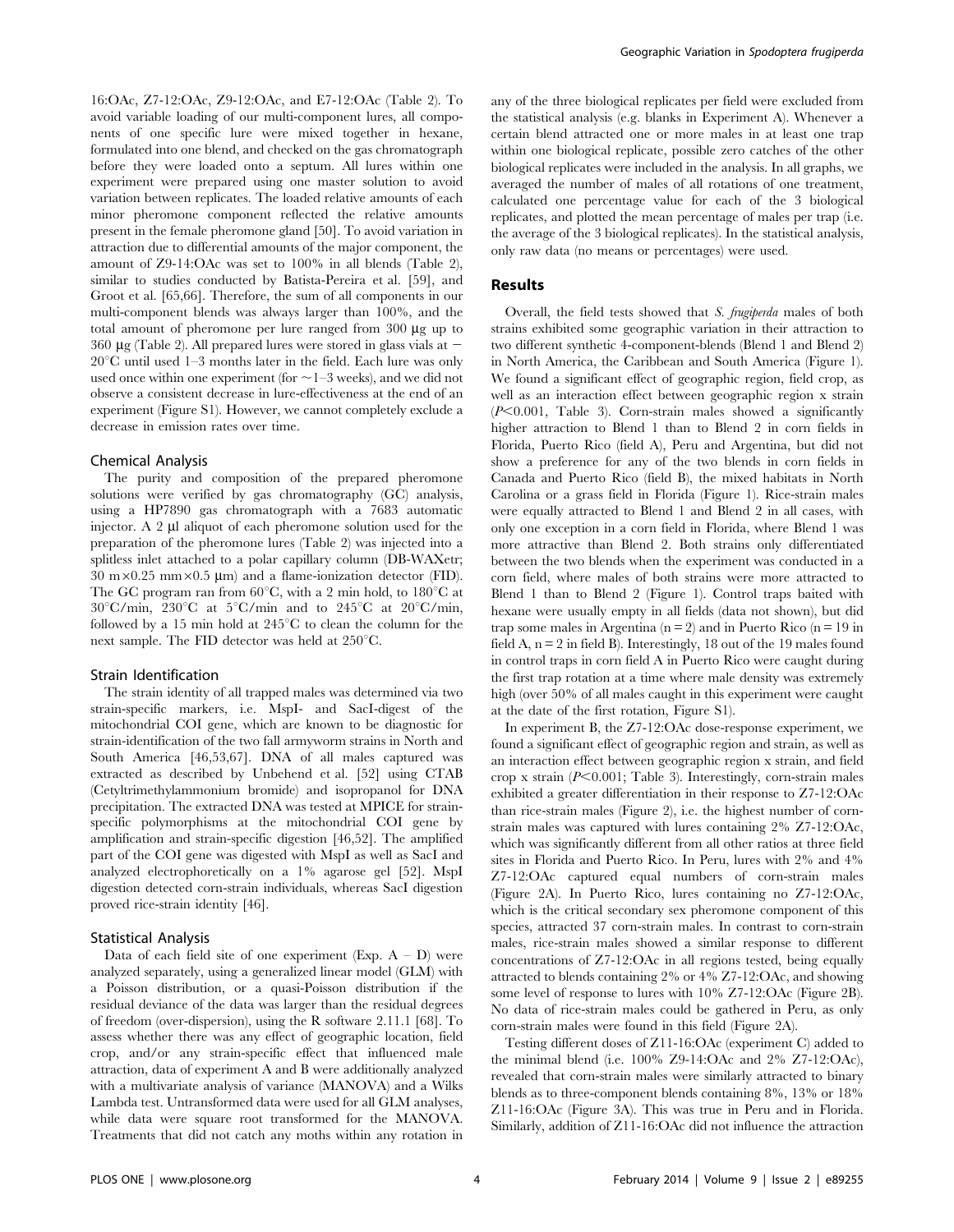

Figure 1. Attraction of Spodoptera frugiperda corn- and rice-strain males to two 4-component blends in different regions. Bars show the mean percentage of males caught per trap (Blend 1:100% Z9-14:OAc +13% Z11-16:OAc +2% Z7-12:OAc +1% Z9-12:OAc; Blend 2:100% Z9-14:OAc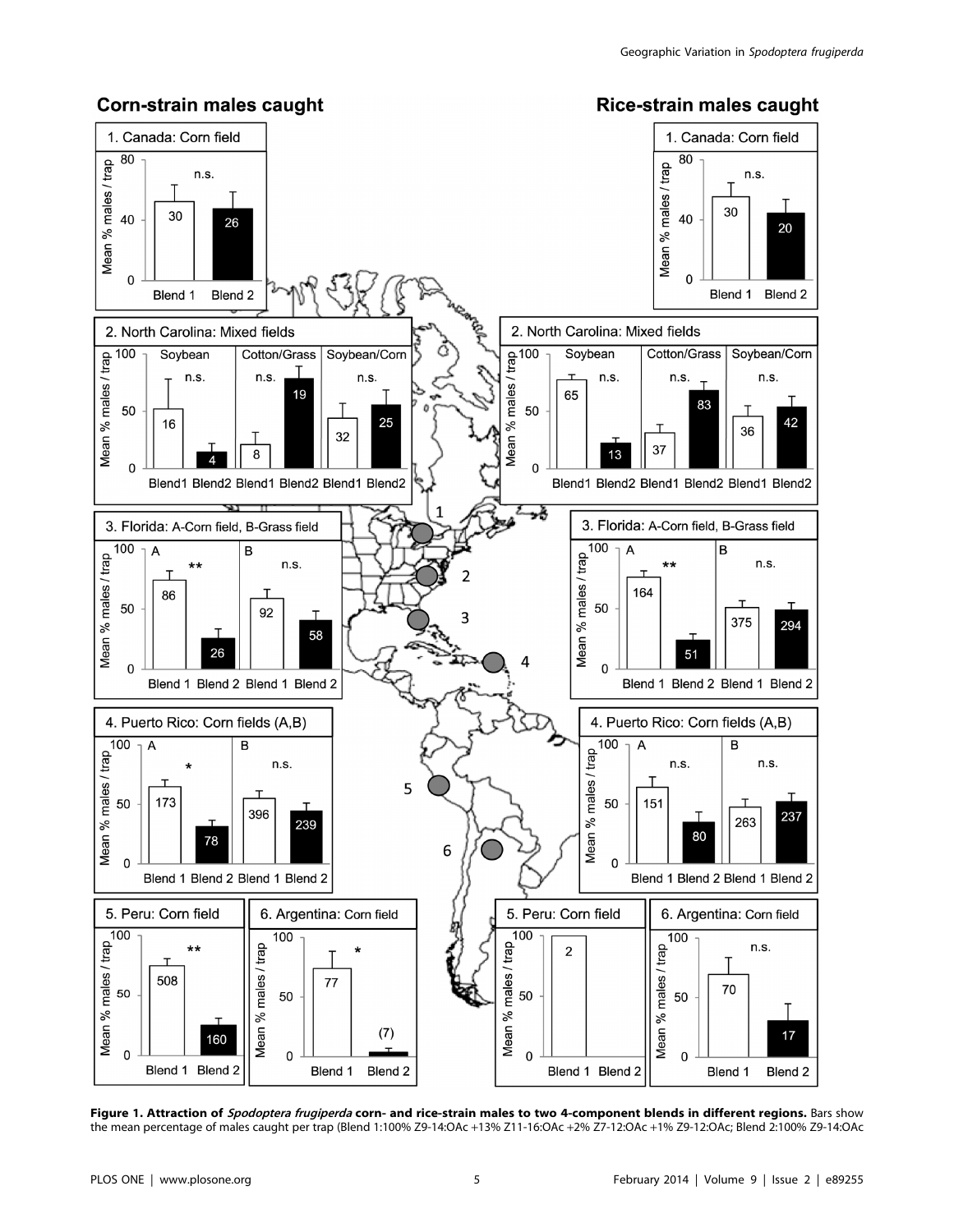+8% Z11-16:OAc +4% Z7-12:OAc +2% Z9-12:OAc) and per biological replicate. There were three biological replicates per field (n = 3), except for all fields in North Carolina (n = 1) and for rice-strain males in Peru (n = 1), where only one replicate caught males. The standard errors in all fields in North Carolina show the variation between rotations in one replicate  $(n=3)$ , while all other error bars show the variation between biological replicates  $(n=3)$ . Numbers in brackets/bars represent the total number of males caught,\* =  $P < 0.05$ ,\*\* =  $P < 0.01$ , n.s. = not significant. Data from Florida are adapted from [52].

doi:10.1371/journal.pone.0089255.g001

of rice-strain males in Florida (Figure 3B). In Peru, no rice-strain males were caught in the corn field.

In experiment D, when testing different doses  $(0\%, 1\%, 2\%)$  of E7-12:OAc and Z7-12:OAc added to 100% Z9-14:OAc, we found that corn-strain males from Peru were not attracted to traps baited only with 2% E7-12:OAc added to Z9-14:OAc, but were equally attracted to all other blends tested (Figure 4). In North Carolina, S. frugiperda males were equally attracted to synthetic blends to which E7-12:OAc, Z7-12:OAc or E- and Z-7-12:OAc was added (Figure 4). Unfortunately, we were not able to identify the strain-type of any of the trapped males in North Carolina because of DNA degradation of the samples.

## Discussion

We investigated the variation in attraction of S. frugiperda cornand rice-strain males in North America, the Caribbean and South America, and found a) geographic variation in corn-strain male attraction to synthetic 4-component blends and to different doses of Z7-12:OAc, b) some geographic variation in rice-strain male attraction to different synthetic blends, c) no variation in male attraction to the minor compound Z11-16:OAc, and d) some evidence of geographic variation in response to E7-12:OAc, the compound identified in females from Brazil. Taken together our results indicate that both strains exhibit rather geographic than strain-specific variation in their response to synthetic pheromone lures.

We realize that our field data should be interpreted with some degree of caution for several reasons. Firstly, the composition of the lures of the first experiment (Blend 1 vs. Blend 2) was based on the relative amount of compounds observed in pheromone gland extracts [50], and not from airborne collections, which are somewhat different in composition [58]. We decided to load rubber septa with compound ratios and concentrations that occur in the female gland, assuming a similar emission of volatiles from the pheromone septum as from the female gland surface.

Table 3. Test statistics on the Spodoptera frugiperda male trap catches of different experiments.

|                 | <b>EXPERIMENT A</b> |        |         | <b>EXPERIMENT B</b> |        |         |
|-----------------|---------------------|--------|---------|---------------------|--------|---------|
|                 | <b>Wilks</b>        | F      | P       | <b>Wilks</b>        | F      | P       |
| <b>Country</b>  | 0.448               | 12.152 | < 0.001 | 0.196               | 26.711 | < 0.001 |
| <b>Strain</b>   | 0.975               | 1.551  | 0.216   | 0.697               | 9.245  | < 0.001 |
| Field           | 0.619               | 8.345  | < 0.001 | 0.907               | 2.181  | 0.078   |
| Country: Strain | 0.471               | 11.245 | < 0.001 | 0.425               | 11.333 | < 0.001 |
| Strain:Field    | 0.899               | 1.680  | 0.104   | 0.787               | 5.743  | < 0.001 |

Experiments A (Test of two 4-component blends: Blend 1 and Blend 2) and B (Z7-12:OAc dose-response experiment) were analyzed individually using square root transformed data in a MANOVA and a Wilks' Lambda test. Bold P-values show a significant effect of geographic region, strain-identity of males, and/or the field crop, influencing the attraction of fall armyworm males to synthetic pheromone blends. Mean values and standard errors are shown in Figure 1 (Exp. A) and Figure 2 (Exp. B).

doi:10.1371/journal.pone.0089255.t003

Secondly, abiotic conditions may affect the rates at which the pheromone components are released from the lures, as well as the responses of males to a pheromone source [69]. As the experiments were carried out over a large geographic range, it is inevitable that there were intra- and inter-site variability in climatic conditions during the trapping periods. Thirdly, due to the fact that we used mitochondrial markers for strain diagnosis, which are maternally inherited, we were not able to differentiate between homozygote and heterozygote corn- and rice-strain males in our experiments. Therefore, it is possible that also hybrid males were attracted to our lures. Hybridization in the field has been found to be around 16% [70], and several studies have found a bias of inter-strain matings between rice-strain females and cornstrain males, while corn-strain females hybridize less frequently [70–73]. Consequently, the majority of hybrids occurring in nature have a rice-strain mitochondrial COI gene. If our lures attracted hybrid males, they were thus probably typed as ricestrain males. However, despite these limitations we believe our findings support the idea of geographic variability in the sexual communication system of the fall armyworm.

#### Geographic Variation in Corn-strain Male Responses

Testing two different 4-component blends revealed that cornstrain males were equally attracted to both blends in Canada and North Carolina, but preferred Blend 1 over Blend 2 in South America, i.e. in Argentina and Peru. Interestingly, Blend 1 mimics the pheromone composition previously reported for corn-strain females in Florida [50]. However, corn-strain males in Florida and Puerto Rico showed a preference for Blend 1 in one of the two fields tested at each site, but were equally attracted to Blend 1 and 2 in the other field (Figure 1). This differential male attraction between fields could be caused by habitat-specific volatile differences. For example, the two corn fields in Puerto Rico, which were only 4 km apart, were planted with different corn varieties, were in different phenological states during the trapping period, and were treated with different insecticides. This could result in different background odor profiles, which in turn may have influenced the attraction of corn-strain males to the two different 4-component blends used in the first experiment. Previously, it was shown that corn-strain males varied in their attraction to sex pheromone blends in different fields with different host plants in north and south Florida [52,55]. Furthermore, both strains have some host plant preferences [42,46,47], and S. frugiperda males show EAG responses to at least 16 different plant volatiles [74]. Thus, it seems likely that corn-strain males exhibit different responses to female sex pheromones in different habitats, emitting host or non-host volatiles.

The differential attraction of corn-strain males could also be explained by genetic differences between S. frugiperda populations from North America, the Caribbean and South America. Population genetic analyses of S. frugiperda samples collected throughout the Western Hemisphere generally found no isolation by distance between populations from different regions [75–77], which indicates no geographically restricted gene flow probably due to the high migratory ability of S. frugiperda [78,79]. However, these analyses did not take into account strain-specific differences and in several cases the strain-type of captured individuals was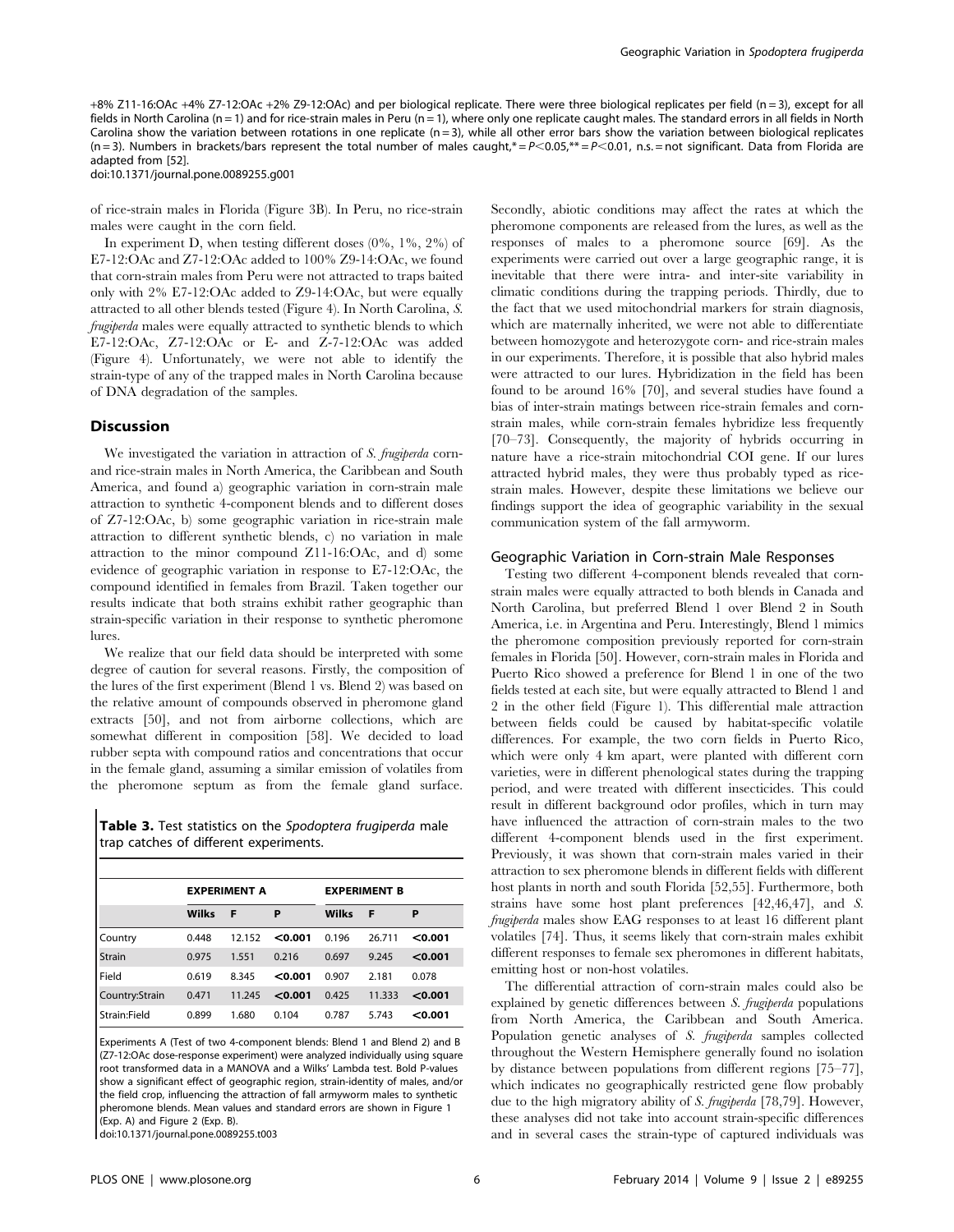

Figure 2. Attraction of corn-strain (A) and rice-strain (B) males to different doses of Z7-12:OAc. Bars represent the mean percentage of males caught per trap (0%, 2%, 4%, or 10% Z7-12:OAc +100% Z9-14:OAc) and per biological replicate (n = 3). Different letters above the bars indicate significant differences. Error bars show the variation between biological replicates (n = 3). Numbers in brackets/bars represent the total number of males caught. Data from Florida are adapted from [52]. doi:10.1371/journal.pone.0089255.g002

unknown [75,77]. Genetic studies on populations from Arkansas and Florida showed significant genetic variation among populations, both within and between the two strains [80]. Furthermore, corn-strain individuals exhibit different mitochondrial haplotype profiles between populations from a) Florida, Puerto Rico, Georgia and b) Texas, Brazil, Mississippi, Alabama, Louisiana [53,81–83]. Thus, genetic differences could play a role in differential attraction of corn-strain males to synthetic blends in different regions.

Besides different host plant volatiles or genetic differences, the responses of corn-strain males could have been influenced by geographically varying environmental factors like temperature or humidity, which are known to influence sexual communication in insects [69]. In a previous wind tunnel study, we observed that males of both strains were highly sensitive to changes in temperature or humidity and stopped their response to calling females whenever humidity or temperature was low [52]. Thus, it is possible that males may respond differently to pheromone blends in regions with dry and cold climate compared to (sub) tropical climate zones.

In addition to variation in response to two synthetic 4 component blends, corn-strain males also exhibited significant geographic differences in their attraction to different doses of Z7- 12:OAc. In Florida and Puerto Rico, corn-strain males were more attracted to the 2% dose than to other doses tested, but were equally attracted to 2% and 4% Z7-12:OAc in Peru (Figure 2). Furthermore, some corn-strain males from Puerto Rico were attracted to Z9-14:OAc alone, even though Z7-12:OAc has been considered an essential secondary sex pheromone component, without which males are not attracted [52,58]. The fact that the response of corn-strain males to Z7-12:OAc varied between regions suggests that females may also vary in their relative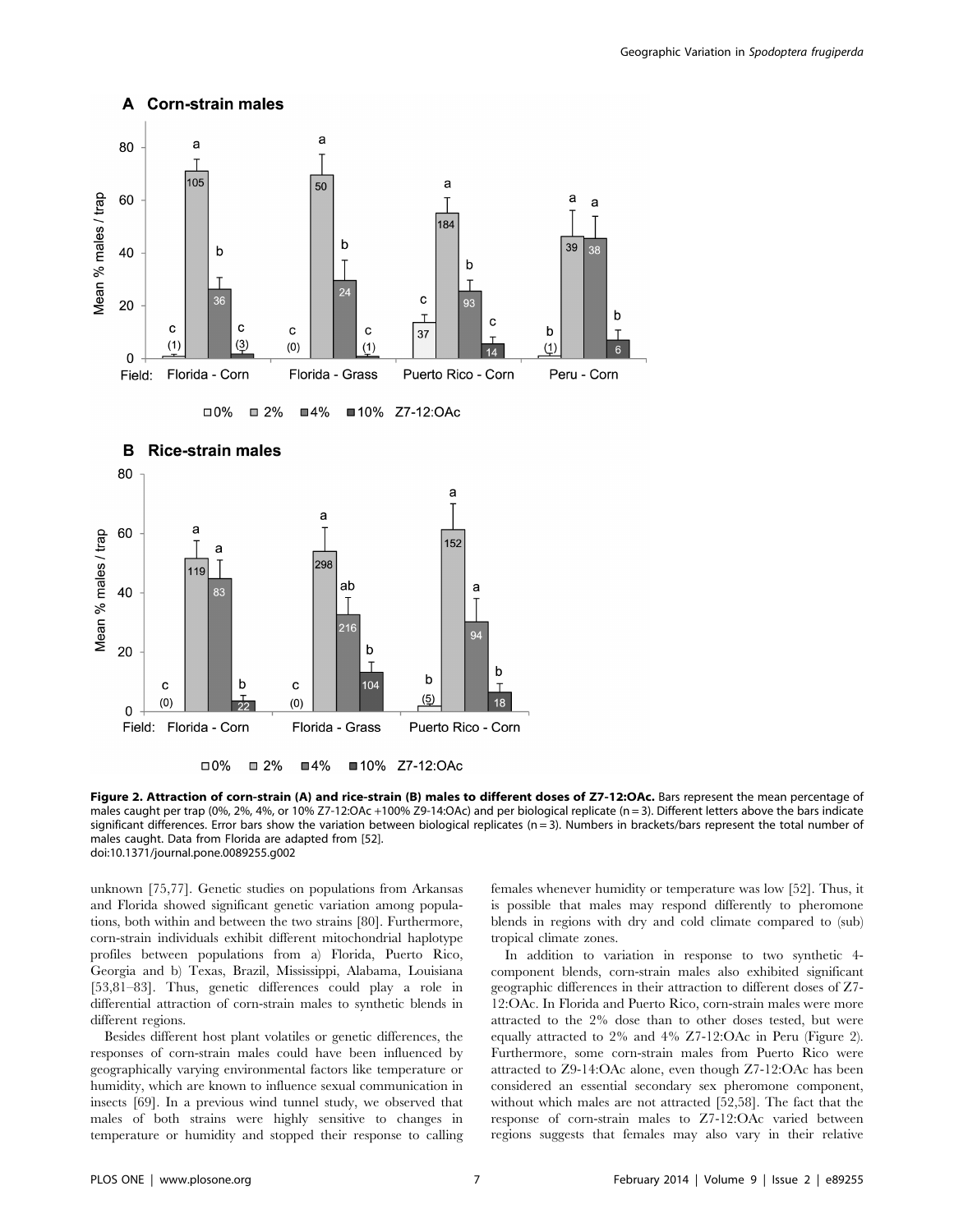

□0% □8% ■13% ■18% Z11-16:OAc

Figure 3. Attraction of corn-strain (A) and rice-strain (B) males to different doses of Z11-16:OAc. Bars represent the mean percentage of males caught per trap (0%, 8%, 13%, or 18% Z11-16:OAc +100% Z9-14:OAc +2% Z7-12:OAc) and per biological replicate (n = 3). Error bars show the variation between biological replicates ( $n = 3$ ). Numbers in the bars represent the total number of males caught. n.s. = not significant. Data from Florida are adapted from [52]. doi:10.1371/journal.pone.0089255.g003

amount of Z7-12:OAc across different regions. Although previous data indicated that the production of Z7-12:OAc is under strong stabilizing selection [52], in light of the data presented here, selection pressures may be different in different regions.

### Geographic Variation in Rice-strain Male Responses

In general, rice-strain males were equally attracted to Blend 1 and Blend 2 in different fields in North America, the Caribbean and South America (Figure 1). Although the response of rice-strain males was significantly different to the one of corn-strain males in a corn field in Puerto Rico and Argentina, the attraction of both strains looks relatively similar in the first experiment. The results of our statistical analysis should be handled with care, as factors like time-dependent density changes within a population, differences between replicates, as well as seasonal/regional differences caused a considerable variation in trap catches (Figure S1). Overall, the results of our first experiment show that both strains respond similarly to the two different 4-components blends that we tested, but exhibit some geographic variation in their response.

Interestingly, rice-strain males from Florida and Puerto Rico showed a broader response spectrum to different doses of Z7- 12:OAc compared to corn-strain males (Figure 2). This small but significant strain-specific difference is likely to be important, because Z7-12:OAc is the critical secondary sex pheromone component which is usually crucial for male attraction [52,58]. However, it is possible that the broader response spectrum of ricestrain males is due to attraction of hybrid males, if hybrids prefer more extreme blend ratios than the parental pure strains. This should be tested further, although we do not assume that the response of rice-strain males is masked by the presence of hybrid males, because hybridization frequency in nature is relatively low [70]. In conclusion, the results of our experiments suggest that both strains exhibit rather geographic than strain-specific differences in their response, although the response of rice-strain males seems to be broader than that of corn-strain males.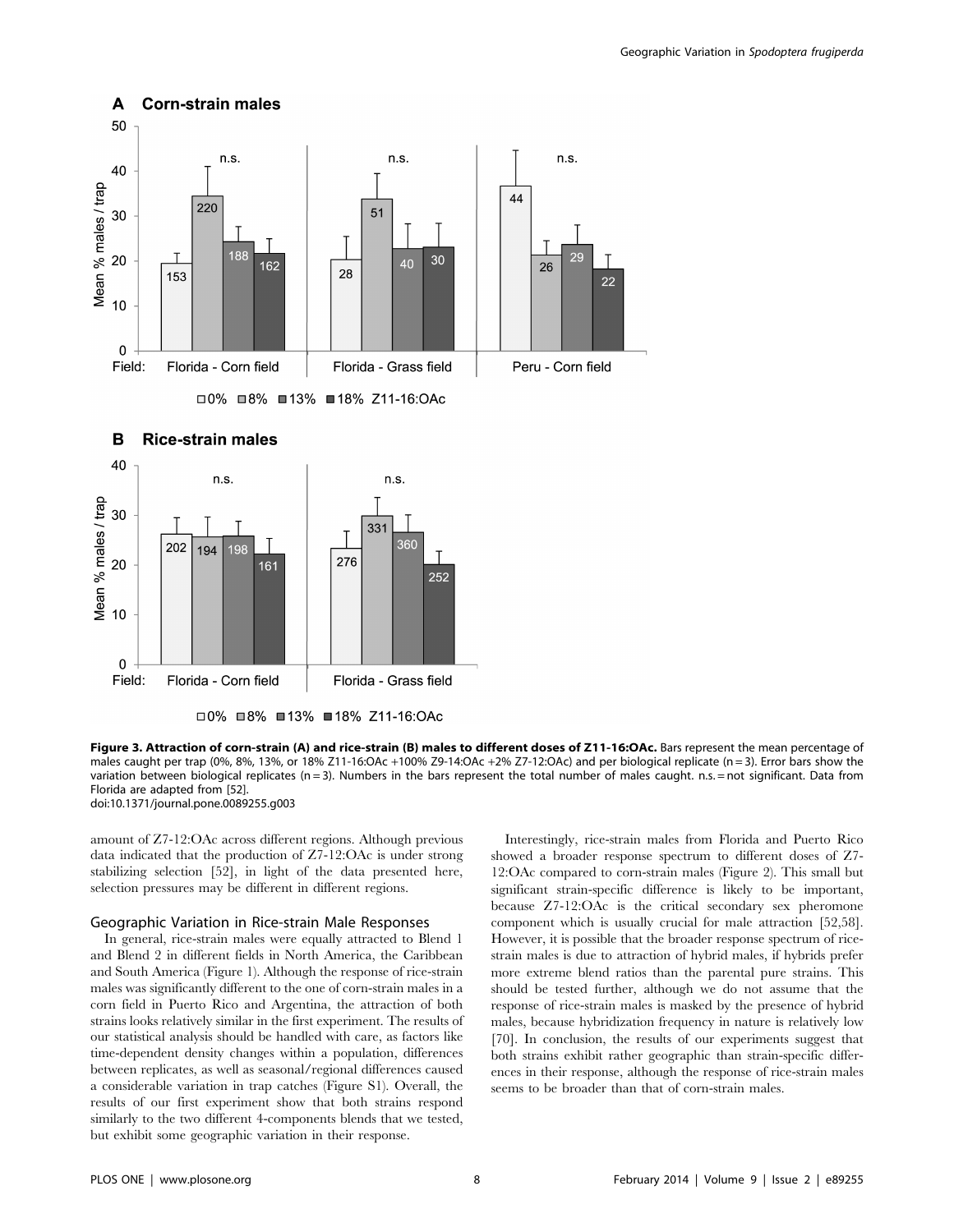

□2% E7-12:OAc □2% Z7-12:OAc □1% E- and Z-7-12:OAc □2% E- and Z-7-12:OAc

Figure 4. Attraction of Spodoptera frugiperda males to different doses of E7-12:OAc and Z7-12:OAc in different fields. Bars show the mean percentage of males caught per trap (100% Z9-14:OAc+a: 2% E7-12:OAc, b: 2% Z7-12:OAc, c: 1% E- and Z-7-12:OAc, d: 2% E- and Z-7-12:OAc) and per biological replicate. The standard errors in all fields in North Carolina (NC) show the variation between rotations in one replicate (n = 3), while error bars in Peru show the variation between biological replicates ( $n = 3$ ). Males from Peru are corn-strain males, while males from NC could not be strain-typed but probably belonged to both strains. Numbers in brackets/bars represent the total number of males caught. Different letters above the bars indicate significant differences. n.s. = not significant. doi:10.1371/journal.pone.0089255.g004

## Male Attraction to the Minor Compound Z11-16:OAc

Testing the importance of Z11-16:OAc for male attraction showed that corn-strain males from Peru were equally attracted to blends with and without different doses of Z11-16:OAc, similar to the response of corn- and rice-strain males in Florida [52]. In general, addition of Z11-16:OAc to Z9-14:OAc and Z7-12:OAc did also not decrease male attraction in Florida, Peru, Costa Rica and Pennsylvania [52,58,61,62]. These data suggest that Z11- 16:OAc is not an essential component for S. frugiperda male attraction, which is supported by the observation that S. frugiperda males from Mexico did not respond electrophysiologically to Z11- 16:OAc [74].

#### Geographic Variation in Male Attraction to E7-12:OAc

So far, the E-isomer of the critical secondary sex pheromone component Z7-12:OAc has only been found in S. frugiperda females from Brazil, and males from this region responded electrophysiologically to E7-12:OAc and exhibited a higher attraction to binary blends (Z9-14:OAc and Z7-12:OAc) when E7-12:OAc was added [59]. In our trapping experiments, we found that cornstrain males from Peru were not attracted to traps baited only with E7-12:OAc and Z9-14:OAc, but were similarly attracted to all other blends that contained Z7-12:OAc (Figure 4). Thus, cornstrain males from Peru appear to distinguish between both isomers and need Z7-12:OAc, but not E7-12:OAc, for attraction. This result contrasts our findings in North Carolina, where males did not differentiate between these two isomers. However, while in Peru males captured were corn-strain individuals, males caught in North Carolina could not be strain-typed due to DNA degradation, but probably belonged to both strains. Hence, we currently cannot exclude the possibility that corn- and rice-strain males show differential strain-specific attraction to E- and Z-7-12:OAc. Different isomers of a pheromone component are usually critical for attraction of males and can even lead to speciation, as shown in the two pheromone strains of Ostrinia nubilalis (Hübner) [84]. Taken together, geographic variation in response to E7-12:OAc seems to exist, but additional experiments are required to evaluate the importance of E7-12:OAc for both strains in different regions.

#### Implication for Pest Management

As the fall armyworm is a serious agricultural pest, an efficient monitoring system for both strains in different habitats and regions would be helpful to detect infestations early and start pest control. To avoid high costs, monitoring via pheromone baited traps requires an effective ''minimal'' synthetic lure that equally attracts both strains in all habitats and regions. The results of our study showed that only Z9-14:OAc and Z7-12:OAc are usually required to attract S. frugiperda in the field, and although both strain exhibit some strain-specific responses towards different doses of Z7- 12:OAc, their response ranges also overlap (Figure 2). More precisely, both strains responded equally well to 2% Z7-12:OAc and therefore, we recommend a monitoring blend consisting of 100% Z9-14:OAc (300 μg) and 2% Z7-12:OAc (6 μg).

### Conclusions

Corn- and rice-strain males exhibited some similarities in their attraction to the different blends that we tested, although cornstrain males showed more differentiation in their response than rice-strain males. We found some geographic variation in attraction of corn- and rice-strain males to two synthetic 4 component blends. In contrast, rice-strain males, but not cornstrain males, showed almost no geographic variation in their attraction to different doses of Z7-12:OAc in different regions. One aspect that merits further attention is the possibility that habitat-specific volatiles influence the male response to pheromone blends in different fields. Furthermore, the minor compound Z11- 16:OAc does not seem to affect attraction of S. frugiperda males, while region-specific differences in the attraction seem to occur to the compound that has only been identified from female glands in Brazil, E7-12:OAc. Overall, the data show some geographic variation in the response of S. frugiperda males to pheromone blends. If this variation coincides with geographic variation in the female pheromone composition, then geographic differentiation between populations could occur.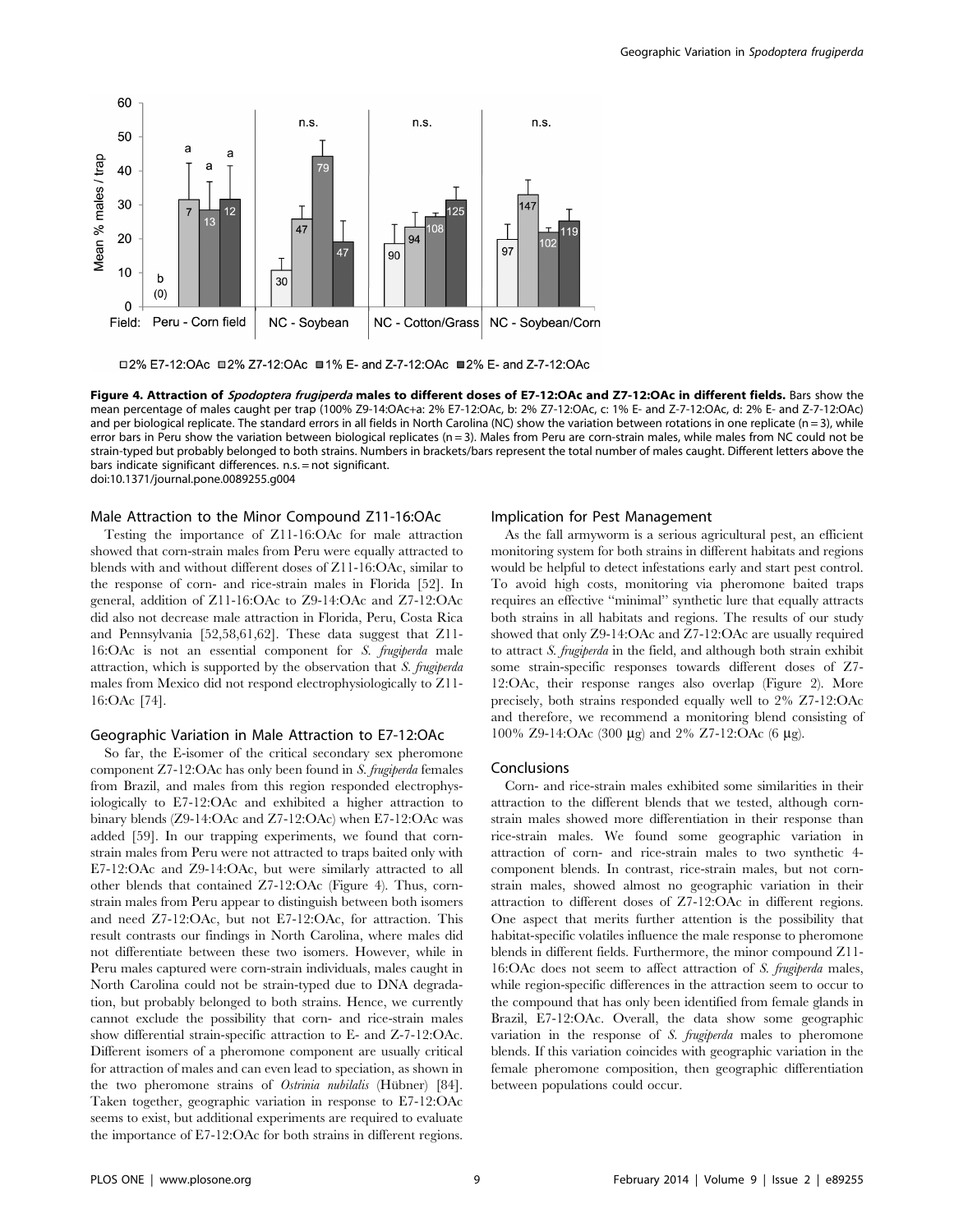## Supporting Information

Figure S1 Variation in trap catches of Spodoptera frugiperda males in different fields and regions. Graphs show the total number of corn- and rice-strain males that were caught with Blend 1 (100% Z9-14:OAc +13% Z11-16:OAc +2% Z7-12:OAc +1% Z9-12:OAc) in different regions in the first experiment (Figure 1). All traps were rotated three times and all replicates were conducted in the same field, except for North Carolina, where each replicate was conducted in a different field (replicate 1: soybean field, replicate 2: cotton and grass field, replicate 3: soybean and corn field).

(TIF)

## Acknowledgments

We thank Wilson Rivera González from Monsanto and Jose Santiago from 3<sup>rd</sup>Millenium Genetics for their help with the male trapping experiments conducted in Santa Isabel in Puerto Rico, and Sofia Torres, Carmen

#### References

- 1. Ryan MJ, Rand AS, Weigt LA (1996) Allozyme and advertisement call variation in the tungara frog, Physalaemus pustulosus. Evolution 50: 2435–2453.
- 2. Bernal XE, Guarnizo C, Luddecke H (2005) Geographic variation in advertisement call and genetic structure of Colostethus palmatus (Anura, Dendrobatidae) from the Colombian Andes. Herpetologica 61: 395–408.
- 3. Prohl H, Koshy RA, Mueller U, Rand AS, Ryan MJ (2006) Geographic variation of genetic and behavioral traits in northern and southern Tungara frogs. Evolution 60: 1669–1679.
- 4. Slabbekoorn H, Smith TB (2002) Bird song, ecology and speciation. Philos Trans R Soc Lond Ser B-Biol Sci 357: 493–503.
- 5. Podos J, Warren PS (2007) The evolution of geographic variation in birdsong. In: Brockmann HJ, Roper TJ, Naguib M, WynneEdwards KE, Barnard C et al., editors. Advances in the Study of Behavior, Vol 37. 403–458.
- 6. Tack EJ, Putland DA, Robson TE, Goldizen AW (2005) Geographic variation in vocalisations of Satin Bowerbirds, Ptilonorynchus violaceus, in south-eastern Queensland. Emu 105: 27–31.
- 7. Gonzalez-Zuarth CA, Vallarino A, Macias Garcia C (2011) Female responsiveness underlies the evolution of geographic variation in male courtship between allopatric populations of the fish Girardinichthys multiradiatus. Evol Ecol 25: 831– 843.
- 8. Ackerman JD (1989) Geographic and seasonal variation in fragrance choices and preferences of male Euglossine bees. Biotropica 21: 340–347.
- 9. Miller DR, Gibson KE, Raffa KF, Seybold SJ, Teale SA, et al. (1997) Geographic variation in response of pine engraver, *Ips pini*, and associated species to pheromone, lanierone. J Chem Ecol 23: 2013–2031.
- 10. Zhu J, Polavarapu S, Park K-C, Garvey C, Mahr D, et al. (2009) Reidentification of pheromone composition of Sparganothis sulfureana (Clemens) and evidence of geographic variation in male responses from two US states. J Asia-Pacif Entomol 12: 247–252.
- 11. Balaban E (1988) Cultural and genetic variation in swamp sparrows (Melospiza georgiana).1. Song variation, genetic variation, and their relationship. Behaviour 105: 250–291.
- 12. MacDougall-Shackleton EA, MacDougall-Shackleton SA (2001) Cultural and genetic evolution in mountain white-crowned sparrows: Song dialects are associated with population structure. Evolution 55: 2568-2575.
- 13. Lampert KP, Rand AS, Mueller UG, Ryan MJ (2003) Fine-scale genetic pattern and evidence for sex-biased dispersal in the tungara frog, Physalaemus pustulosus. Mol Ecol 12: 3325–3334.
- 14. Seppa P, Laurila A (1999) Genetic structure of island populations of the anurans Rana temporaria and Bufo bufo. Heredity 82: 309–317.
- 15. Leblois R, Rousset F, Tikel D, Moritz C, Estoup A (2000) Absence of evidence for isolation by distance in an expanding cane toad  $(Buf_0$  marinus) population: an individual-based analysis of microsatellite genotypes. Mol Ecol 9: 1905–1909.
- 16. Kaefer IL, Tsuji-Nishikido BM, Lima AP (2012) Beyond the river: underlying determinants of population acoustic signal variability in Amazonian directdeveloping Allobates (Anura: Dendrobatoidea). Acta Ethologica 15: 187–194.
- 17. Delisle J, Royer L (1994) Changes in pheromone titer of oblique-banded leafroller, Choristoneura rosaceana, virgin females as a function of time of day, age, and temperature. J Chem Ecol 20: 45–69.
- 18. Roeser-Mueller K, Strohm E, Kaltenpoth M (2010) Larval rearing temperature influences amount and composition of the marking pheromone of the male beewolf, Philanthus triangulum. Journal of Insect Science 10.
- 19. Olvido AE, Fernandes PR, Mousseau TA (2010) Relative effects of juvenile and adult environmental factors on mate attraction and recognition in the cricket, Allonemobius socius. Journal of Insect Science 10: 1-17.
- 20. Green JP, Rose C, Field J (2012) The role of climatic factors in the expression of an intrasexual signal in the paper wasp Polistes dominulus. Ethology 118: 766–774.

Urueña, and Alejandro Vera at EEAOC for their help with the trapping experiment in Tucumán, Argentina. Thanks to Gregg Nuessly from the Everglades Research and Education Center in Belle Glade and to Tommy Toms, manager of the Graham Farms in Moore Haven, for their support with the trapping experiments in Florida. We thank Raul Blas, Jorge Tobaru, German Arellano, Antonio Oblitas, Daniela Gálvez, and Jose Meléndez from Universidad Nacional Agraria La Molina (UNALM), and Jose´ Galarza from Servicio Nacional de Sanidad Agraria (SENASA), for their assistance with male trapping experiments and DNA extractions conducted on UNALM campus in Peru. Special thanks to Antje Schmaltz, Susanne Neumann, Katja Müller, Sarah Behr, Simone Söltl, Maximilian Hemmerling, and Susanne Donnerhacke for their assistance in straintyping trapped males at the MPICE in Jena, Germany.

## Author Contributions

Conceived and designed the experiments: MU SH DGH ATG. Performed the experiments: MU SH GMV MLJ DR JNM RLM DAJ ATG. Analyzed the data: MU GMV ATG DGH. Wrote the paper: MU ATG DGH JNM.

- 21. Royer L, McNeil JN (1991) Changes in calling behavior and mating success in the European corn borer (Ostrinia nubilalis), caused by relative humidity. Entomol Exp Appl 61: 131–138.
- 22. Royer L, McNeil JN (1993) Effect of relative humidity conditions on responsiveness of European corn borer (Ostrinia nubilalis) males to female sex pheromone in a wind tunnel. J Chem Ecol 19: 61–69.
- 23. Kumar H, Saxena KN (1986) Certain environmental factors influencing the acoustic communication in the sexual behavior of the leafhopper Amrasca devastans (Distant) (Homoptera, Cicadellidae). Appl Entomol Zool 21: 55–62.
- 24. Gemeno C, Haynes KF (2001) Impact of photoperiod on the sexual behavior of the black cutworm moth (Lepidoptera : Noctuidae). Environ Entomol 30: 189– 195.
- 25. Delisle J, McNeil JN (1987) The combined effect of photoperiod and temperature on the calling behavior of the true armyworm, Pseudaletia unipuncta. Physiol Entomol 12: 157–164.
- 26. Landolt PJ, Phillips TW (1997) Host plant influences on sex pheromone behavior of phytophagous insects. Annu Rev Entomol 42: 371–391.
- 27. Reddy GVP, Guerrero A (2004) Interactions of insect pheromones and plant semiochemicals. Trends Plant Sci 9: 253–261.
- 28. Groot AT, Classen A, Staudacher H, Schal C, Heckel DG (2010) Phenotypic plasticity in sexual communication signal of a noctuid moth. J Evol Biol 23: 2731–2738.
- 29. McElfresh JS, Millar JG (1999) Geographic variation in sex pheromone blend of Hemileuca electra from Southern California. J Chem Ecol 25: 2505–2525.
- 30. Wu WQ, Cottrell CB, Hansson BS, Löfstedt C (1999) Comparative study of pheromone production and response in Swedish and Zimbabwean populations of turnip moth, Agrotis segetum. J Chem Ecol 25: 177–196.
- 31. Gemeno C, Lutfallah AF, Haynes KF (2000) Pheromone blend variation and cross-attraction among populations of the black cutworm moth (Lepidoptera: Noctuidae). Ann Entomol Soc Am 93: 1322–1328.
- 32. Toth M, Löfstedt C, Blair BW, Cabello T, Farag AI, et al. (1992) Attraction of male turnip moths Agrotis segetum (Lepidoptera, Noctuidae) to sex pheromone components and their mixtures at 11 sites in Europe, Asia, and Africa. J Chem Ecol 18: 1337–1347.
- 33. Groot AT, Inglis O, Bowdridge S, Santangelo RG, Blanco C, et al. (2009) Geographic and temporal variation in moth chemical communication. Evolution 63: 1987–2003.
- 34. Kawazu K, Suzuki Y, Yoshiyasu Y, Castillon EB, Ono H, et al. (2005) Attraction of Chaphalocrocis medinalis (Lepidoptera: Crambidae) males in Southeast Asia to female sex pheromone traps: Field tests in southernmost China, northern Vietnam and southern Philippines with three synthetic pheromone blends regarding geographic variations. Appl Entomol Zool 40: <u>.</u><br>483–488.
- 35. Phelan PL (1992) Evolution of sex pheromones and the role of asymmetric tracking: Chapman & Hall, New York & London. 265–314 p.
- 36. Baker TC (2002) Mechanism for saltational shifts in pheromone communication systems. Proceedings of the National Academy of Sciences of the United States of America 99: 13368–13370.
- 37. Smadja C, Butlin RK (2009) On the scent of speciation: the chemosensory system and its role in premating isolation. Heredity 102: 77–97.
- 38. Roelofs WL, Carde  $R\dot{T}$  (1974) Sex pheromones in the reproductive isolation of lepidopterous species; Birch MC, editor. 96–114 p.
- 39. El-Sayed AM, Suckling DM, Byers JA, Jang EB, Wearing CH (2009) Potential of ''lure and kill'' in long-term pest management and eradication of invasive species. J Econ Entomol 102: 815–835.
- 40. Cardé RT, Minks AK (1995) Control of moth pests by mating disruption successes and constraints Annu Rev Entomol 40: 559–585.